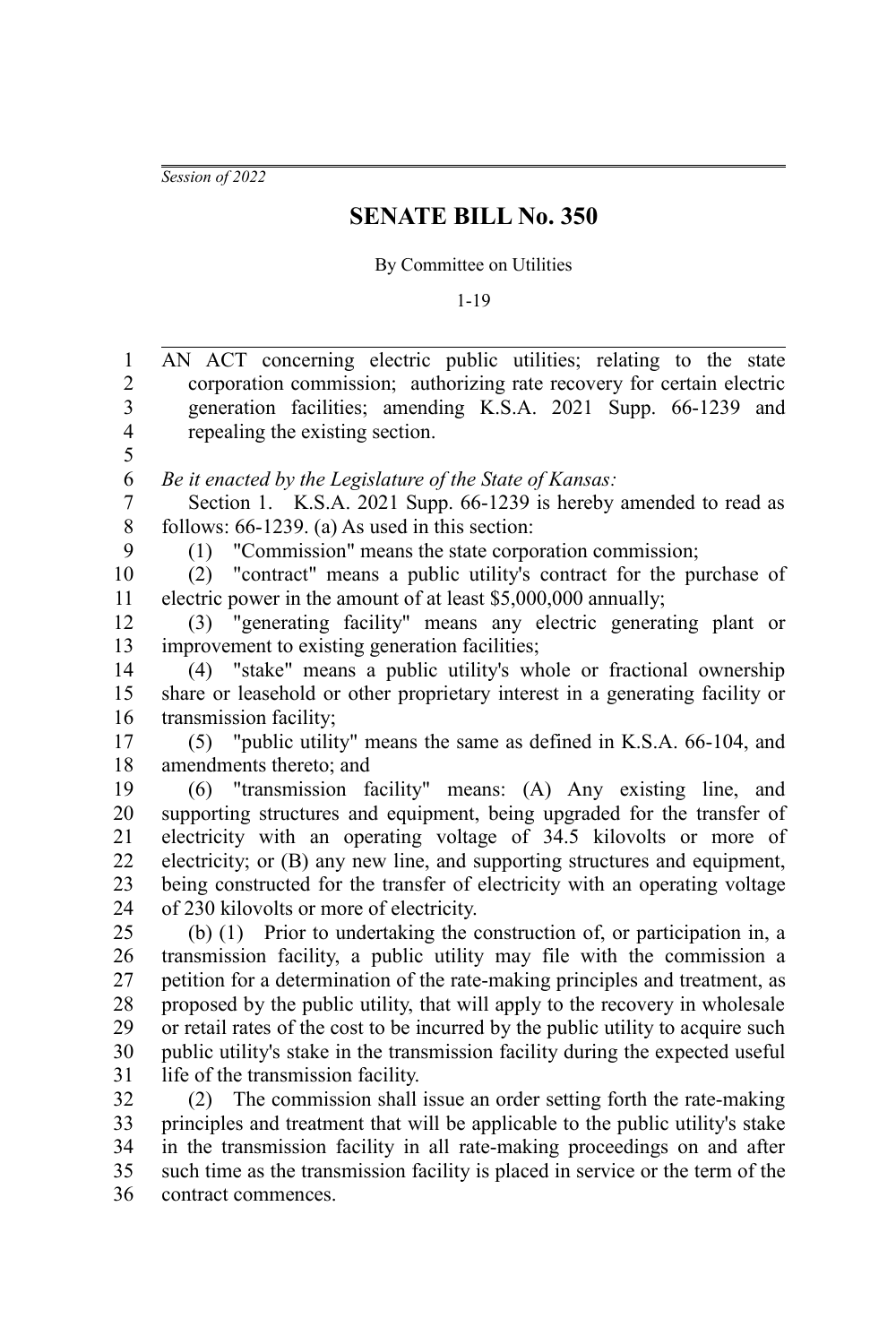(3) The commission in all proceedings in which the cost of the public utility's stake in the transmission facility is considered shall utilize the ratemaking principles and treatment applicable to the transmission facility. 1 2 3

4

(4) If the commission fails to issue a determination within 180 days of the date a petition for a determination of rate-making principles and treatment is filed, the rate-making principles and treatment proposed by the petitioning public utility will be deemed to have been approved by the commission and shall be binding for rate-making purposes during the useful life of the transmission facility. 5 6 7 8 9

(5) If the commission does not have jurisdiction to set wholesale rates for use of the transmission facility the commission need not consider ratemaking principles and treatment for wholesale rates for the transmission facility. 10 11 12 13

(c) (1) Prior to undertaking the construction of, or participation in, a generating facility, prior to entering into a new contract or prior to retiring or abandoning a generating facility, or within a reasonable time after retirement or abandonment if filing before retirement or abandonment is not possible under the circumstances, a public utility may file with the commission an application for a determination of the rate-making principles and treatment, as proposed by the public utility, that will apply to: 14 15 16 17 18 19 20 21

(A) Recovery in wholesale or retail rates of the cost to be incurred by the public utility to acquire such public utility's stake in the generating facility during the expected useful life of the generating facility or the recovery in rates of the contract during the term thereof; or  $22$ 23 24 25

(B) reflection in wholesale or retail rates of the costs to be incurred and the cost savings to be achieved by the public utility in retiring or abandoning such public utility's stake in the generating facility, including, but not limited to, the reasonableness of such retirement or abandonment. 26 27 28 29

(2) Any utility seeking a determination of rate-making principles and treatment under subsection  $(c)(1)$  shall as a part of its filing submit the following information: (A) A description of the public utility's conservation measures; (B) a description of the public utility's demand side management efforts; (C) the public utility's ten-year generation and load forecasts; and (D) a description of all power supply alternatives considered to meet the public utility's load requirements. 30 31 32 33 34 35 36

(3) In considering the public utility's supply plan, the commission may consider if the public utility issued a request for proposal from a wide audience of participants willing and able to meet the needs identified under the public utility's generating supply plan, and if the plan selected by the public utility is reasonable, reliable and efficient. 37 38 39 40 41

(4) The commission shall issue an order setting forth the rate-making principles and treatment that will be applicable to the public utility's stake 42 43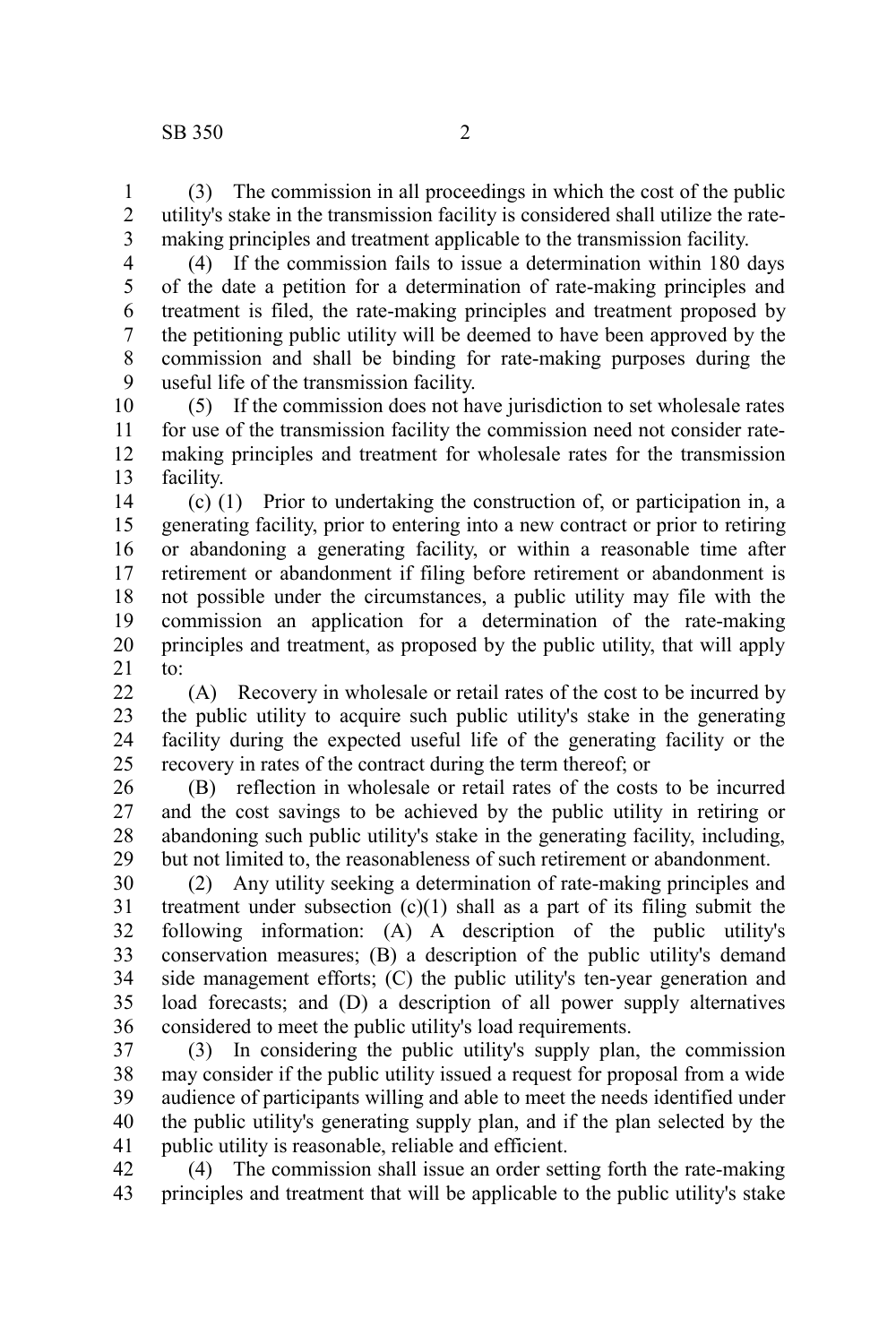in the generating facility or to the contract in all rate-making proceedings on and after such time as the generating facility is: 1 2

- 3
- 4

(A) Placed in service or the term of the contract commences; or

(B) retired or abandoned.

(5) The commission in all proceedings in which the cost of the public utility's stake in the generating facility or the cost of the purchased power under the contract is considered shall utilize the rate-making principles and treatment applicable to the generating facility, contract or retired or abandoned generating facility. 5 6 7 8 9

(6) If the commission fails to issue a determination within 180 days of the date a petition for a determination of rate-making principles and treatment is filed, the rate-making principles and treatment proposed by the petitioning public utility will be deemed to have been approved by the commission and shall be binding for rate-making purposes during the useful life of the generating facility, during the term of the contract or during the period when the cost of the retired or abandoned generating facility is reflected in customer rates. 10 11 12 13 14 15 16 17

(d) The public utility shall have one year from the effective date of the determination of the commission to notify the commission whether it will construct or participate in the construction of the generating or transmission facility, whether it will perform under terms of the contract or whether it will retire or abandon the generating facility. 18 19 20 21 22

(e) If the public utility notifies the commission within the one-year period that the public utility will not construct or participate in the construction of the generating or transmission facility, that it will not perform under the terms of the contract or that it will not retire or abandon the generating facility, then the determination of rate-making principles pursuant to subsection (b) or (c) shall be of no further force or effect, shall have no precedential value in any subsequent proceeding, and there shall be no adverse presumption applied in any future proceeding as a result of such notification. 23 24 25 26 27 28 29 30 31

(f) If the public utility notifies the commission under subsection (d) that it will construct or participate in a generating facility or purchase power contract and subsequently does not, or that it will retire or abandon a generating facility and subsequently does not, it will be required to notify the commission immediately and file an alternative supply plan with the commission pursuant to subsection (c) within 90 days. 32 33 34 35 36 37

*(g) For coal-fired electric generating facilities, if determined by the commission to be just, reasonable and necessary for the provision of sufficient and efficient service, an electric public utility shall be permitted to:* 38 39 40 41

*(1) Retain such facilities in such utility's rate base;* 42

*(2) recover expenses associated with the operation of such facilities* 43